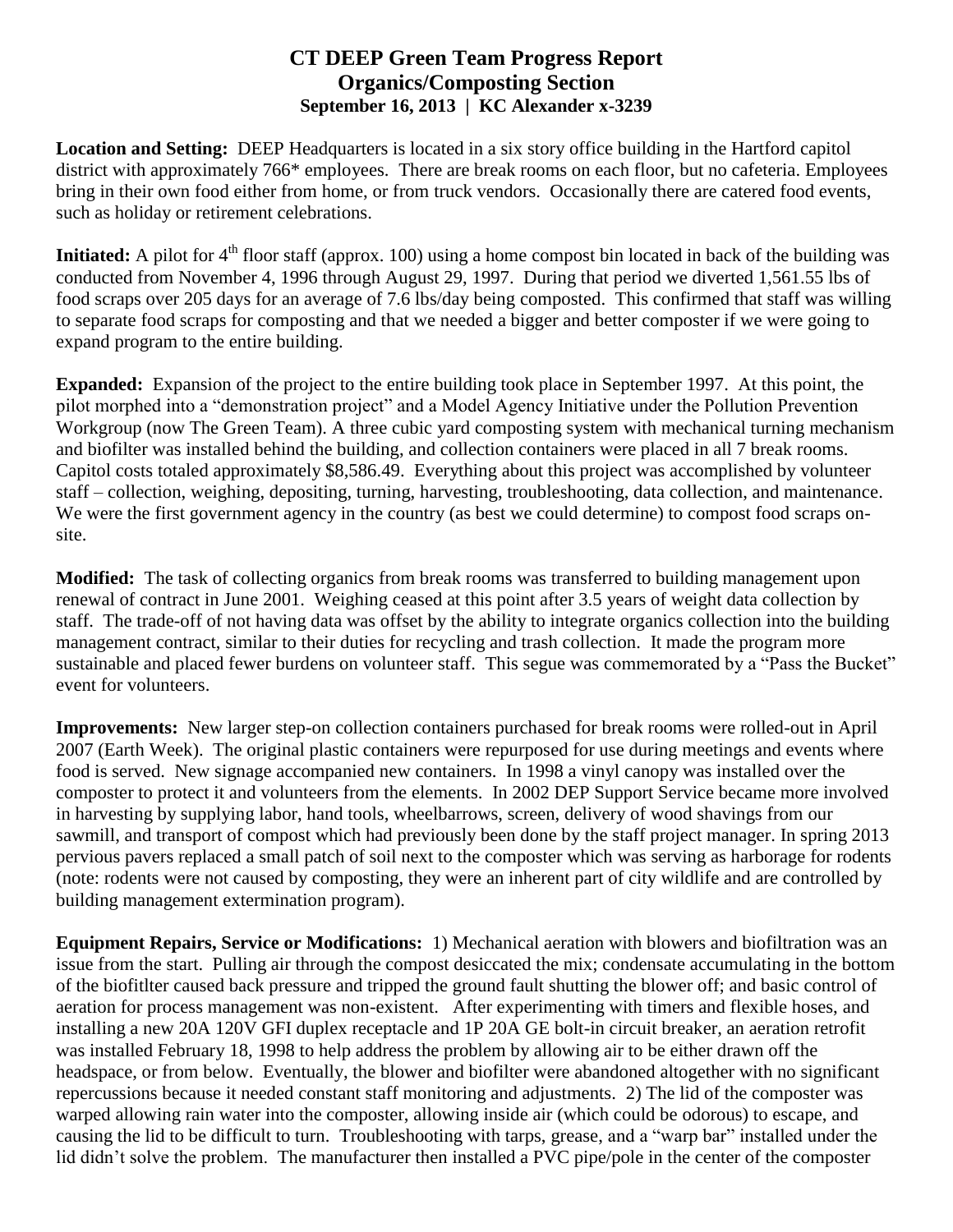held in place with 2 collar mounts. This helped the most, but then the pole warped due to the weight of the lid and heat of the compost. The staff project manager filled the pipe with concrete and re-bar, which ultimately solved the problem. As well, a permanent vinyl canopy was installed by DEP over the entire compost area. 3) The composter was not designed to collect leachate or "compost tea" which presented us with a dilemma in that we did not want to discharge this liquid to the sanitary sewer or storm drains. We installed a 3.5 gal plastic marine gas tank with a hose to serve as a collection reservoir for leachate. Leachate is then recycled back into the compost mix by hand. 4) The original motor which drives the mixing auger was not rated for outdoor use. The composter manufacturer screwed an 8<sup>n</sup> aluminum pie plate to the top of it acting like an umbrella, and we also covered it with a 5 gallon pail. Once the canopy was installed, this was no longer needed. 5) Normal wear and tear on the gear motor (which drives the auger) took its toll and was replaced in June 2011.

**Tons of Food Scrap Diverted from Disposal through Composting:** Sept 1997 through July 2013 = 111,371 lbs (55.6 tons) based on actual weight data from first 3.3 years, then average of 500 lbs per month thereafter. Simplified monthly average is 500 lbs/month =  $6,000$  lbs/yr = 3 tons/yr.

**Tons of Wood Shavings Diverted from Disposal through Composting:** Sept 1997 through July 2013 = 36,450 lbs (18.22 tons) based on 3 cy capacity of composter, 30 harvests, and bulk density of wood shavings of 15 lbs/cu. ft. Calculation: 30 harvests x 3 cy = 90 cy x 27cf/cy = 2,430 cf x 15 lbs/cf = 36,450 lbs or 18.22 tons. Simplified annual average is 6 cy/yr = 2,430 lbs/yr = 1.2 tons/yr, Wood shavings are a byproduct of the DEEP sawmill.

**Cubic Yards of Compost Harvested:** Sept 1997 through April 2013 saw 30 harvests resulting in 47.073 cubic yards of compost.

**Estimated Avoided Disposal Coats:** Sept 1997 through July 2013 = \$3,614 based on \$65/ton tip fee at the resource recovery facility. Hauling cost (savings) not included in estimate.

**Estimated Avoided Purchases:** Sept 1997 through July 2013 = \$1,880 based on 47 cubic yards of compost given to state facilities at an estimated value of \$40/cubic yard.

**Intrinsic Value:** display of education, stewardship, image, camaraderie, dedication and leadership = priceless!

**Estimated GHG Emissions Avoided:** Please see next page.

**Volunteers:** Approximately 100 different staff volunteers have been involved in the program over the past 17 years. A core group of 20 volunteers keeps the program functioning in its current state. Nickname = The Organic Mechanics; Motto = "Compost – Because a Rind is a Terrible Thing to Waste"

**Awards Received by Volunteers:** 1998 Green Circle Award; 2011 Distinguished Team Service Award

**State Parks and DEP Buildings That Received Compost:** Dinosaur State Park, Talcott Mountain Heublein Tower, Sherwood Island, Hammonasset, Topsmead, Osbornedale, Gillette Castle, Eastern District Headquarters, and DEP Headquarters.

**Education & Outreach Activities/Efforts:** InSide DEP Webpages "Compost Connection"; compost giveaway to staff during Earth Day or America Recycles Day events; P2View Article 2003 "A Work of Ort"; various email, voice mail and Intranet announcements; signage in break rooms and on collection containers; "Going Green" tour of DEEP green efforts; school group tours; outside interest tours; tabletop display;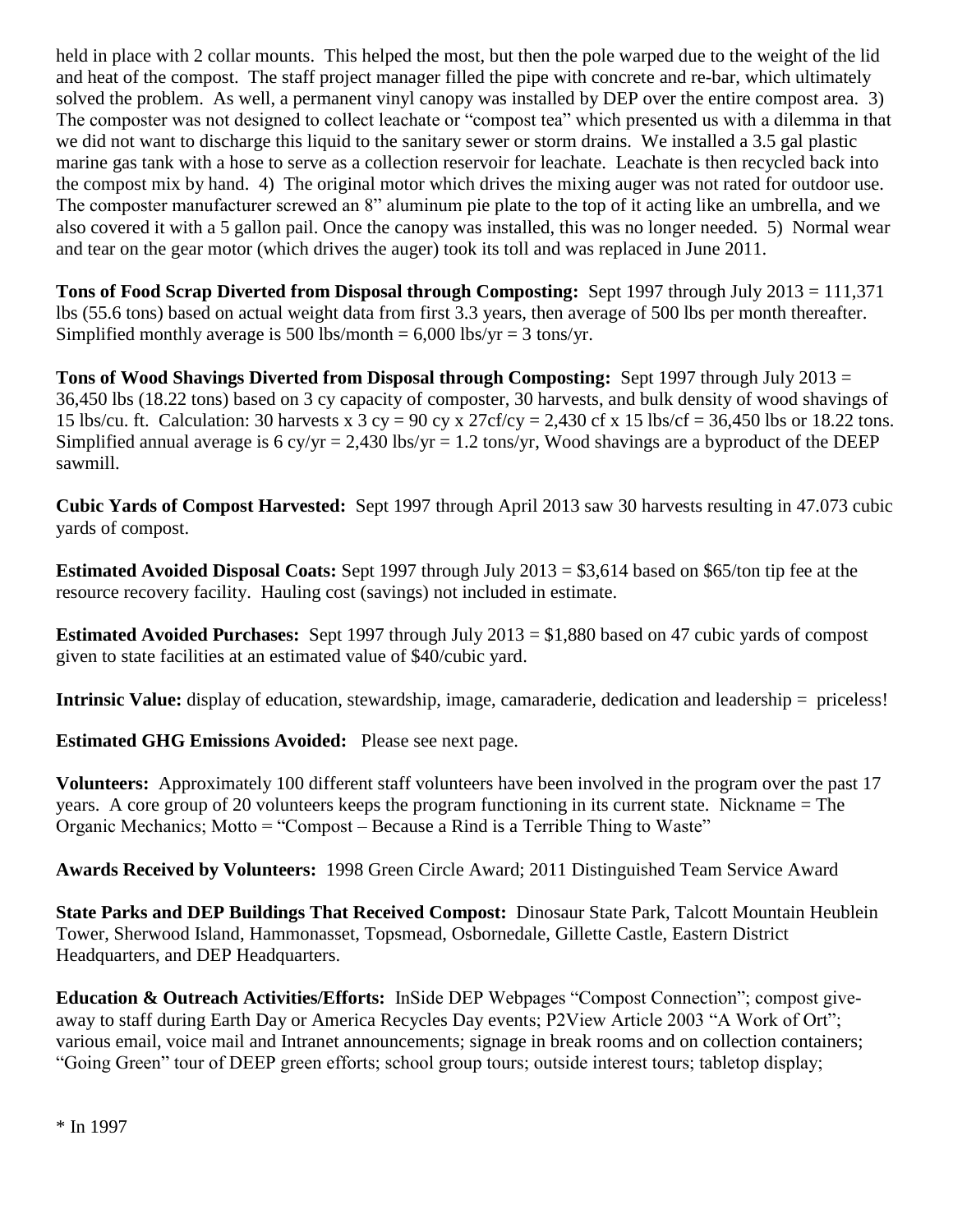**Estimated GHG Emissions Avoided:** The following was based on calculations using the "Recycling  $\&$ Composting Emissions Protocol" For Estimating Greenhouse Gas Emissions and Emissions Reductions Associated with Community Level Recycling and Composting\*\* dated July 2013, Version 1.0, Developed by ICLEI—Local Governments for Sustainability USA (pgs 20-21 excerpted below). Please note highlighted section. <http://www.icleiusa.org/action-center/tools/recycling-and-composting-emissions-protocol-version-1>

**Scenario A.** From September 1997 through July 2013, our building composted 55.6 tons of food waste and 18.22 tones of wood shavings. If not recycled, the waste would have been sent to a landfill with no gas collection. Emissions (MTC02e) = 55.6 tons x  $1.47 = 81.732$  (food) + 18.22 tons x  $0.79 = 14.39$  (yard trimmings) =  $96.122$ 

**Scenario B.** From September 1997 through July 2013, our building composted 55.6 tons of food waste and 18.22 tons of wood shavings. If not recycled, the waste would have been sent to a landfill with gas collection but no energy recovery. Emissions (MTC02e) = 55.6 tons x  $0.37 = 20.572$  (food) + 18.22 tons x .20 = 38.79  $(yard$  trimmings) = 59.51

**Scenario C.** From September 1997 through July 2013, our building composted 55.6 tons of food waste and 18.22 tons of wood shavings. If not recycled, the waste would have been sent to a landfill with gas collection with energy recovery. Emissions (MTC02e) = 55.6 tons x  $0.21 = 11.676$  (food) + 18.22 tons x .11 = 2.00 (yard trimmings) =  $13.67$ 

**Scenario D.** From September 1997 through July 2013, our building composted 55.6 tons of food waste and 18.22 tons of wood shavings. If not recycled, the waste would have been sent to an energy recovery facility. Emissions (MTC02e) = 55.6 tons x  $0.13 = 7.228$  (food) + 18.22 tons x  $.16 = 2.91$  (yard trimmings) = 10.13

## **\*\* 3.3 Method for Composting**

Step 1. Estimate the quantity (in short tons) of materials collected from the community for composting during the inventory year by material type. See Section 2 for a discussion of methods for estimating quantities of material composted, and Table 2 below for a list of material types.

Step 2. For each material composted, determine the type of facility (landfill with no gas collection, landfill with gas collection but no energy recovery, landfill with gas collection and energy recovery, or combustion facility) that the material would have gone to for disposal, had it not been composted. If your community sends it wastes to multiple facilities, then a breakdown of waste sent to each type of facility is needed (e.g., 20% to landfills without gas collection, 65% to landfills with gas collection, 15% to waste incinerators).

Step 3. For each material composted, multiply the tonnage composted during the inventory year by the emissions factor in the column titled "Fertilizer production displacement credit" from Table 3.3. Alternatively, communities in California may consider the Air Resources Board's published compost emissions reduction factors (less carbon storage), which include water and chemical emission reductions as well as reduced soil erosion<sup>18</sup>.

Step 4. For each material composted, multiply the tonnage composted during the inventory year by the appropriate emissions factor for avoided disposal in Table 3.3, based on where the material would have been disposed of had it not been composted.

Step 5. Add the results together for all materials.